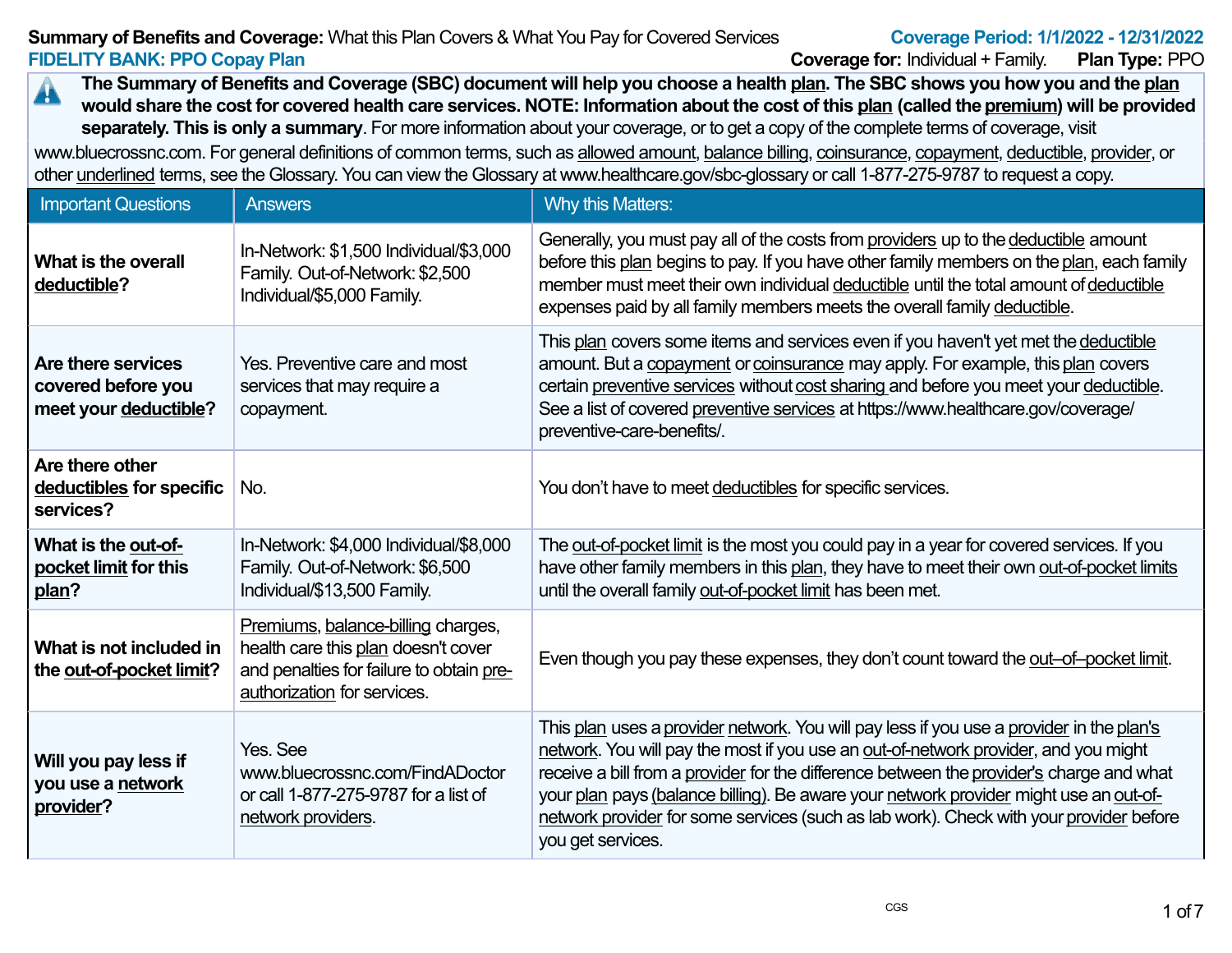$\blacktriangle$ 

All **copayment** and **coinsurance** costs shown in this chart are after your **deductible** has been met, if a **deductible** applies.

| <b>Common</b>                                                           | <b>Services You May Need</b>                        | <b>What You Will Pay</b>                            | Limitations, Exceptions, &                                      |                                                                                                                                                                                           |  |
|-------------------------------------------------------------------------|-----------------------------------------------------|-----------------------------------------------------|-----------------------------------------------------------------|-------------------------------------------------------------------------------------------------------------------------------------------------------------------------------------------|--|
| <b>Medical Event</b>                                                    |                                                     | <b>Network Provider</b><br>(You will pay the least) | <b>Out-of-Network</b><br>Provider<br>(You will pay<br>the most) | Other Important Information                                                                                                                                                               |  |
|                                                                         | Primary care visit to treat an<br>injury or illness | \$30 copayment                                      | 30% coinsurance                                                 | None                                                                                                                                                                                      |  |
| If you visit a health                                                   | Specialist visit                                    | \$50 copayment                                      | 30% coinsurance                                                 | None                                                                                                                                                                                      |  |
| care provider's office<br>or clinic                                     | Preventive care/screening/<br>immunization          | No Charge                                           | <b>Not Covered</b>                                              | -You may have to pay for services<br>that aren't preventive. Ask your<br>provider if the services needed are<br>preventive. Then check what your<br>plan will pay for -- Limits may apply |  |
| If you have a test                                                      | Diagnostic test (x-ray, blood<br>work)              | 20% coinsurance                                     | 30% coinsurance                                                 | None                                                                                                                                                                                      |  |
|                                                                         | Imaging (CT/PET scans,<br>MRI <sub>s</sub> )        | 20% coinsurance                                     | 30% coinsurance                                                 | -Prior authorization may be required<br>or services will not be covered                                                                                                                   |  |
| If you need drugs to<br>treat your illness or<br>condition              | Tier 1 Drugs                                        | \$10 copayment                                      | \$10 copayment                                                  |                                                                                                                                                                                           |  |
|                                                                         | Tier 2 Drugs                                        | \$35 copayment                                      |                                                                 | -Prior authorization may be required<br>or services will not be covered -                                                                                                                 |  |
|                                                                         | <b>Tier 3 Drugs</b>                                 | \$50 copayment<br>\$50 copayment                    |                                                                 | Copayment applies to a 30-day<br>supply -For Infertility dosage limits                                                                                                                    |  |
| More information about<br>prescription drug<br>coverage is available at | <b>Tier 4 Drugs</b>                                 | \$70 copayment                                      | \$70 copayment                                                  | apply - *See Prescription Drug<br>section.                                                                                                                                                |  |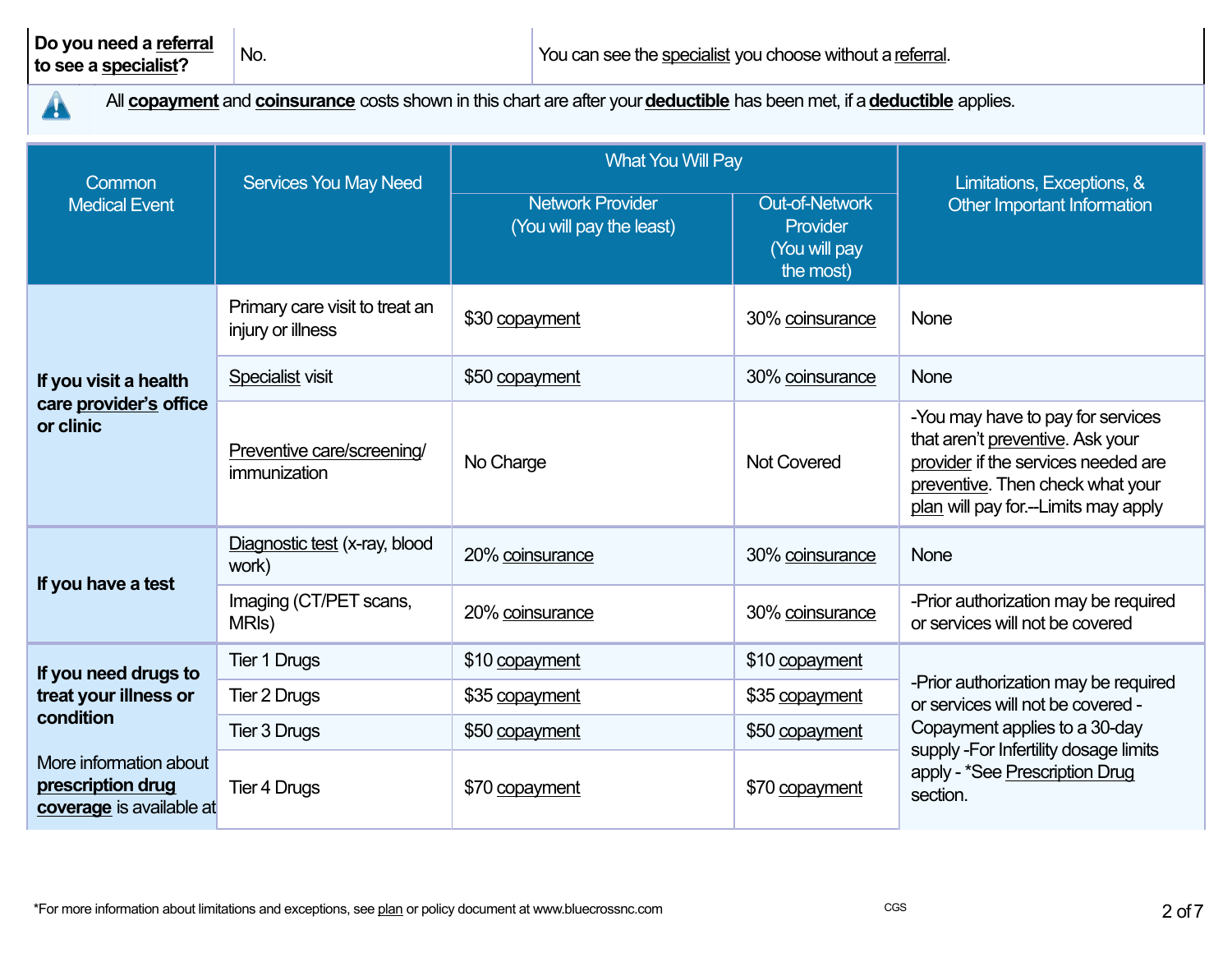| Common                                                                             | <b>Services You May Need</b>                      | <b>What You Will Pay</b>                            | Limitations, Exceptions, &                                      |                                                                                 |  |
|------------------------------------------------------------------------------------|---------------------------------------------------|-----------------------------------------------------|-----------------------------------------------------------------|---------------------------------------------------------------------------------|--|
| <b>Medical Event</b>                                                               |                                                   | <b>Network Provider</b><br>(You will pay the least) | <b>Out-of-Network</b><br>Provider<br>(You will pay<br>the most) | Other Important Information                                                     |  |
| www.bluecrossnc.com<br>rxinfo                                                      | <b>Tier 5 Drugs</b>                               | 25% coinsurance                                     | 25% coinsurance                                                 |                                                                                 |  |
| If you have outpatient<br>surgery                                                  | Facility fee (e.g., ambulatory<br>surgery center) | 20% coinsurance                                     | 30% coinsurance                                                 | <b>None</b>                                                                     |  |
|                                                                                    | Physician/surgeon fees                            | 20% coinsurance                                     | 30% coinsurance                                                 | <b>None</b>                                                                     |  |
|                                                                                    | <b>Emergency room care</b>                        | \$300 copayment                                     | \$300 copayment                                                 | None                                                                            |  |
| If you need<br>immediate medical<br>attention                                      | <b>Emergency medical</b><br>transportation        | 20% coinsurance                                     | 20% coinsurance                                                 | <b>None</b>                                                                     |  |
|                                                                                    | <b>Urgent care</b>                                | \$50 copayment                                      | \$50 copayment                                                  | None                                                                            |  |
| If you have a hospital<br>stay                                                     | Facility fee (e.g., hospital<br>room)             | 20% coinsurance                                     | 30% coinsurance                                                 | -Prior authorization may be required<br>or services will not be covered         |  |
|                                                                                    | Physician/surgeon fees                            | 20% coinsurance                                     | 30% coinsurance                                                 | <b>None</b>                                                                     |  |
| If you need mental<br>health, behavioral<br>health, or substance<br>abuse services | <b>Outpatient services</b>                        | \$30/office visit; 20% coinsurance/<br>outpatient   | 30% coinsurance                                                 | -Prior authorization may be required<br>or services will not be covered         |  |
|                                                                                    | Inpatient services                                | 20% coinsurance                                     | 30% coinsurance                                                 | -Prior authorization may be required<br>or services will not be covered         |  |
| If you are pregnant                                                                | Office visits                                     | \$30 copayment                                      | 30% coinsurance                                                 | -This benefit applies in limited<br>situations.*See Family Planning<br>section. |  |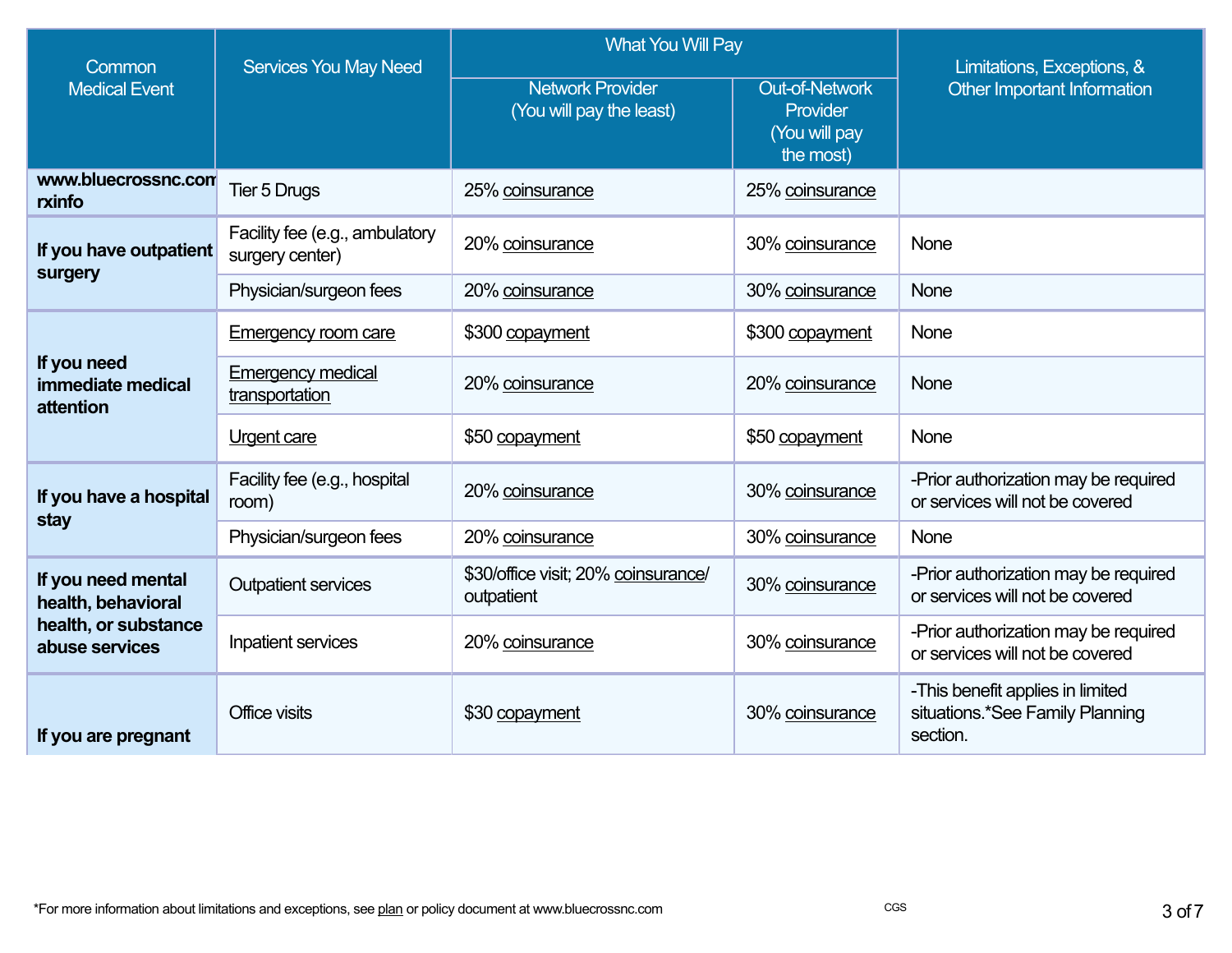| Common                                                                  | <b>Services You May Need</b>                     | <b>What You Will Pay</b>                            | Limitations, Exceptions, &                                      |                                                                                                                                                                                                                                  |
|-------------------------------------------------------------------------|--------------------------------------------------|-----------------------------------------------------|-----------------------------------------------------------------|----------------------------------------------------------------------------------------------------------------------------------------------------------------------------------------------------------------------------------|
| <b>Medical Event</b>                                                    |                                                  | <b>Network Provider</b><br>(You will pay the least) | <b>Out-of-Network</b><br>Provider<br>(You will pay<br>the most) | Other Important Information                                                                                                                                                                                                      |
|                                                                         | Childbirth/delivery<br>professional services     | 20% coinsurance                                     | 30% coinsurance                                                 | None                                                                                                                                                                                                                             |
|                                                                         | Childbirth/delivery facility<br>services         | 20% coinsurance                                     | 30% coinsurance                                                 | -Prior authorization may be required<br>or services will not be covered                                                                                                                                                          |
| If you need help<br>recovering or have<br>other special health<br>needs | Home health care                                 | 20% coinsurance                                     | 30% coinsurance                                                 | -Prior authorization may be required<br>or services will not be covered                                                                                                                                                          |
|                                                                         | <b>Rehabilitation services</b><br>\$50 copayment |                                                     | 30% coinsurance                                                 | -*See Therapies section - Combined 30<br>visits for physical/occupational therapy<br>and chiropractic services.-30 visits for<br>speech therapy. -\$10K max/benefit<br>period for Adaptive Behavior Treatment<br>(up to age 19). |
|                                                                         | <b>Habilitation services</b>                     | \$50 copayment                                      | 30% coinsurance                                                 | -Habilitation services are combined<br>with the Rehabilitation service limits<br>listed above.                                                                                                                                   |
|                                                                         | Skilled nursing care                             | 20% coinsurance                                     | 30% coinsurance                                                 | -Coverage is limited to 60 days .-<br>Prior authorization may be required or<br>services will not be covered                                                                                                                     |
|                                                                         | Durable medical equipment                        | 20% coinsurance                                     | 30% coinsurance                                                 | -Prior authorization may be required<br>or services will not be covered -Limits<br>may apply                                                                                                                                     |
|                                                                         | <b>Hospice services</b>                          | 20% coinsurance                                     | 30% coinsurance                                                 | -Prior authorization may be required<br>or services will not be covered                                                                                                                                                          |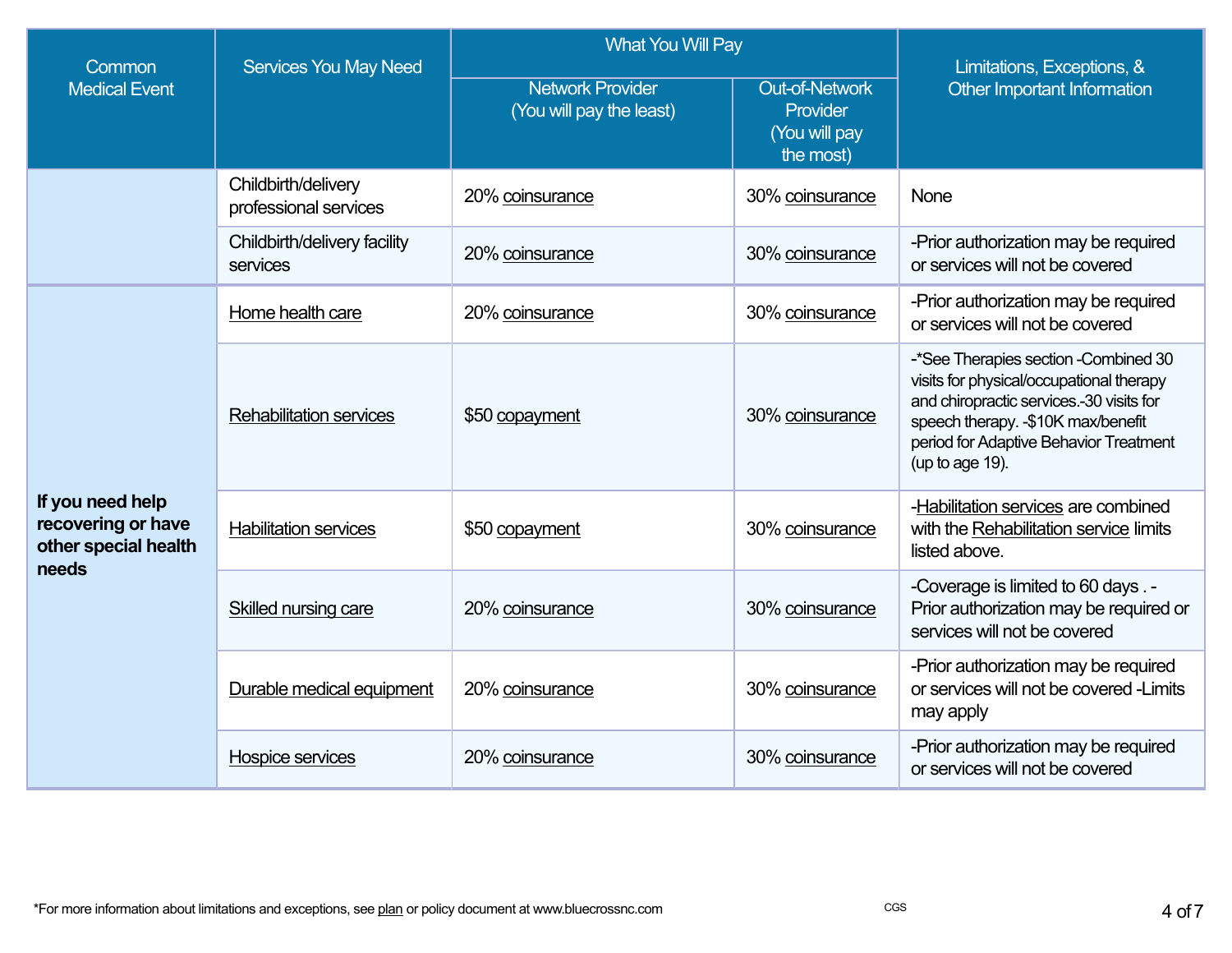| Common                                    | <b>Services You May Need</b> | <b>What You Will Pay</b>                            | Limitations, Exceptions, &                                      |                             |  |
|-------------------------------------------|------------------------------|-----------------------------------------------------|-----------------------------------------------------------------|-----------------------------|--|
| <b>Medical Event</b>                      |                              | <b>Network Provider</b><br>(You will pay the least) | <b>Out-of-Network</b><br>Provider<br>(You will pay<br>the most) | Other Important Information |  |
| If your child needs<br>dental or eye care | Children's eye exam          | No Charge                                           | <b>Not Covered</b>                                              | -Limits may apply           |  |
|                                           | Children's glasses           | <b>Not Covered</b>                                  | <b>Not Covered</b>                                              | <b>Excluded Service</b>     |  |
|                                           | Children's dental check-up   | <b>Not Covered</b>                                  | <b>Not Covered</b>                                              | <b>Excluded Service</b>     |  |

**Excluded Services & Other Covered Services:**

Services Your Plan Generally Does NOT Cover (Check your policy or plan document for more information and a list of any other excluded **services.)**

●**Acupuncture** 

●Long-term care

- 
- Cosmetic surgery Dental care (Adult)<br>● Routine Foot Care
	- Weight loss programs

| Other Covered Services (Limitations may apply to these services. This isn't a complete list. Please see your plan document.) |                                                                                      |  |                                      |  |
|------------------------------------------------------------------------------------------------------------------------------|--------------------------------------------------------------------------------------|--|--------------------------------------|--|
| <b>Bariatric surgery</b><br>• Infertility treatment                                                                          | Chiropractic care<br>Non-emergency care when traveling outside the $\bullet$<br>U.S. |  | Hearing aids<br>Private duty nursing |  |
| • Routine eye care (Adult)                                                                                                   |                                                                                      |  |                                      |  |

**Your Rights to Continue Coverage:** There are agencies that can help if you want to continue your coverage after it ends. The contact information for thoseagencies is: Department of Labor's Employee Benefits Security Administration at 1-866-444-EBSA (3272) or www.dol.gov/ebsa/healthreform. Other coverage options may be available to you, too, including buying individual insurance coverage through the HealthInsurance Marketplace. For more information about the Marketplace, visit www.HealthCare.gov or call 1-800-318-2596.

**Your Grievance and Appeals Rights:** There are agencies that can help if you have a complaint against your <u>plan</u> for a denial of a <u>claim</u>. This complaint is called a grievance or appeal. For more information about your rights, look at the explanation of benefits you will receive for that medical claim. Your plandocuments also provide complete information on how to submit a claim, appeal, or a grievance for any reason to your plan. For more information about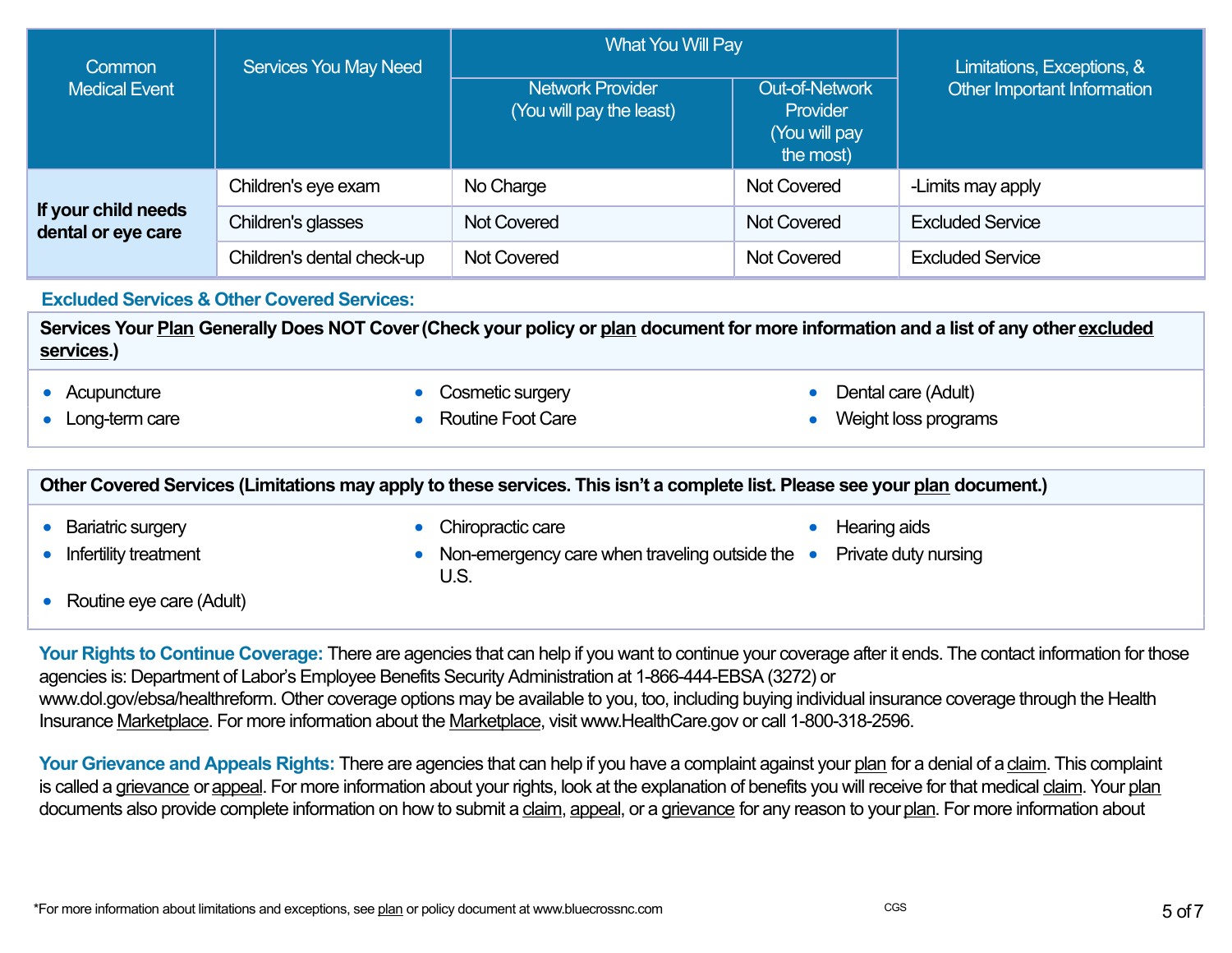your rights, this notice, or assistance, contact: Blue Cross NC at 1-877-275-9787 or www.BlueConnectNC.com. You may also receive assistance from theDepartment of Labor's Employee Benefits Security Administration at 1-866-444-EBSA (3272) or www.dol.gov/ebsa/healthreform, if applicable.

## **Does this plan provide Minimum Essential Coverage? Yes**

Minimum Essential Coverage generally includes plans, health insurance available through the <u>Marketplace</u> or other individual market policies, Medicare, Medicaid, CHIP, TRICARE, and certain other coverage. If you are eligible for certain types of <u>Minimum Essential Coverage,</u> you may not be eligible for the premium tax credit.

### **Does this plan meet the Minimum Value Standards? Yes**

If your <u>plan</u> doesn't meet the <u>Minimum Value Standards,</u> you may be eligible for a <u>premium tax credit</u> to help you pay for a <u>plan</u> through the <u>Marketplace.</u>

### **Language Access Services:**

 Spanish (Español): Para obtener asistencia en español, llame al 1-877-275-9787. Tagalog (Tagalog): Kung kailangan ninyo ang tulong sa Tagalog tumawag sa 1-877-275-9787.Chinese (中文): 如果需要中文的帮助,请拨打这个号码1-877-275-9787 Navajo (Dine): Dinek'ehgo shika at'ohwol ninisingo, kwiijigo holne' 1-877-275-9787.

*To see examples of how this plan might cover costs for a sample medical situation, see the next section*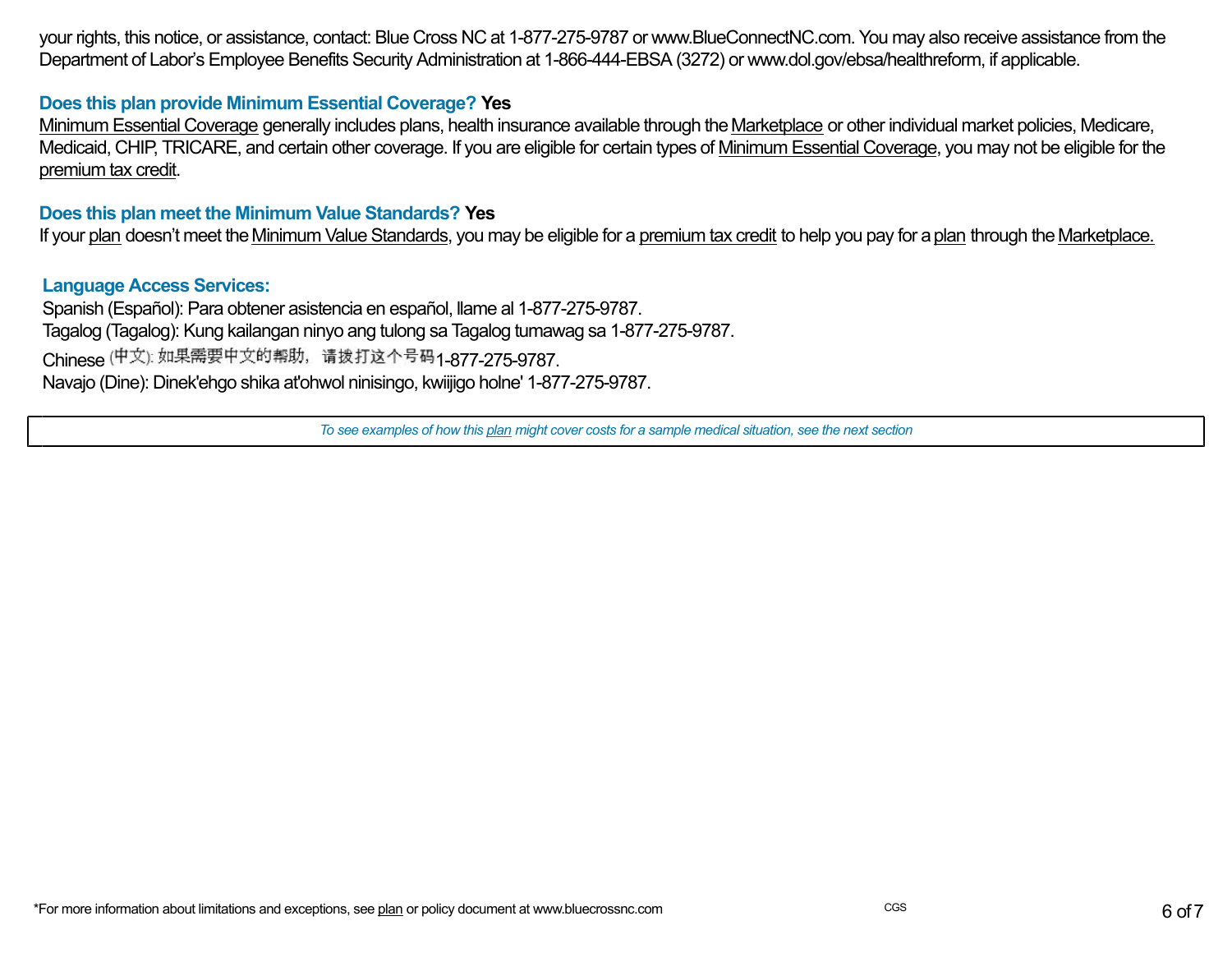# **About these Coverage Examples:**



**This is not a cost estimator.** Treatments shown are just examples of how this <u>plan</u> might cover medical care. Your actual costs will be different depending on the actual care you receive, the prices your <u>providers</u> charge, and many other factors. Focus on the <u>cost sharing</u> amounts (<u>deductibles, copayments</u> and <u>coinsurance)</u> and <u>excluded services</u> under the <u>plan</u>. Use this information to compare the portion of costs you might pay under different health plans. Please note these coverage examples are based on self-only coverage.

| Peg is Having a Baby<br>(9 months of in-network pre-<br>natal care and a hospital delivery)                                                                                                                                                                                  |                               | <b>Managing Joe's Type 2 Diabetes</b><br>(a year of routine in-network care<br>of a well-controlled condition)                                                                                                          |                               | <b>Mia's Simple Fracture</b><br>(in-network emergency room<br>visit and follow up care)                                                                                                                                   |                               |  |
|------------------------------------------------------------------------------------------------------------------------------------------------------------------------------------------------------------------------------------------------------------------------------|-------------------------------|-------------------------------------------------------------------------------------------------------------------------------------------------------------------------------------------------------------------------|-------------------------------|---------------------------------------------------------------------------------------------------------------------------------------------------------------------------------------------------------------------------|-------------------------------|--|
| The plan's overall deductible<br>Specialist copayment<br><b>E</b> Hospital (facility) coinsurance<br>Other coinsurance                                                                                                                                                       | \$1,500<br>\$50<br>20%<br>20% | The plan's overall deductible<br><b>Specialist copayment</b><br><b>Hospital (facility) coinsurance</b><br><b>Other coinsurance</b>                                                                                      | \$1,500<br>\$50<br>20%<br>20% | The plan's overall deductible<br><b>Specialist copayment</b><br><b>E</b> Hospital (facility) coinsurance<br><b>Other coinsurance</b>                                                                                      | \$1,500<br>\$50<br>20%<br>20% |  |
| This EXAMPLE event includes services like:<br>Specialist office visits (prenatal care)<br><b>Childbirth/Delivery Professional Services</b><br><b>Childbirth/Delivery Facility Services</b><br>Diagnostic tests (ultrasounds and blood work)<br>Specialist visit (anesthesia) |                               | This EXAMPLE event includes services like:<br>Primary care physician office visits (including<br>disease education)<br>Diagnostic tests (blood work)<br>Prescription drugs<br>Durable medical equipment (glucose meter) |                               | This EXAMPLE event includes services like:<br><b>Emergency room care (including medical</b><br>supplies)<br>Diagnostic test (x-ray)<br>Durable medical equipment (crutches)<br>Rehabilitation services (physical therapy) |                               |  |
| <b>Total Example Cost</b>                                                                                                                                                                                                                                                    | \$12,700                      | <b>Total Example Cost</b>                                                                                                                                                                                               | \$5,600                       | <b>Total Example Cost</b>                                                                                                                                                                                                 | \$2,800                       |  |
| In this example, Peg would pay:<br><b>Cost Sharing</b>                                                                                                                                                                                                                       |                               | In this example, Joe would pay:<br><b>Cost Sharing</b>                                                                                                                                                                  |                               | In this example, Mia would pay:<br><b>Cost Sharing</b>                                                                                                                                                                    |                               |  |
| <b>Deductibles</b>                                                                                                                                                                                                                                                           | \$1,500                       | <b>Deductibles</b>                                                                                                                                                                                                      | \$1,320                       | <b>Deductibles</b>                                                                                                                                                                                                        | \$1,500                       |  |
| Copayments                                                                                                                                                                                                                                                                   | \$10                          | Copayments                                                                                                                                                                                                              | \$500                         | Copayments                                                                                                                                                                                                                | \$300                         |  |
| Coinsurance                                                                                                                                                                                                                                                                  | \$1,980                       | Coinsurance                                                                                                                                                                                                             | \$0                           | Coinsurance                                                                                                                                                                                                               |                               |  |
| What isn't covered                                                                                                                                                                                                                                                           |                               | What isn't covered                                                                                                                                                                                                      |                               | What isn't covered                                                                                                                                                                                                        |                               |  |
| Limits or exclusions                                                                                                                                                                                                                                                         | \$60                          | Limits or exclusions                                                                                                                                                                                                    | \$20                          | Limits or exclusions                                                                                                                                                                                                      | \$0                           |  |
| The total Peg would pay is                                                                                                                                                                                                                                                   | \$3,550                       | The total Joe would pay is                                                                                                                                                                                              | \$1,840                       | The total Mia would pay is                                                                                                                                                                                                | \$1,870                       |  |

The plan would be responsible for the other costs of these EXAMPLE covered services.